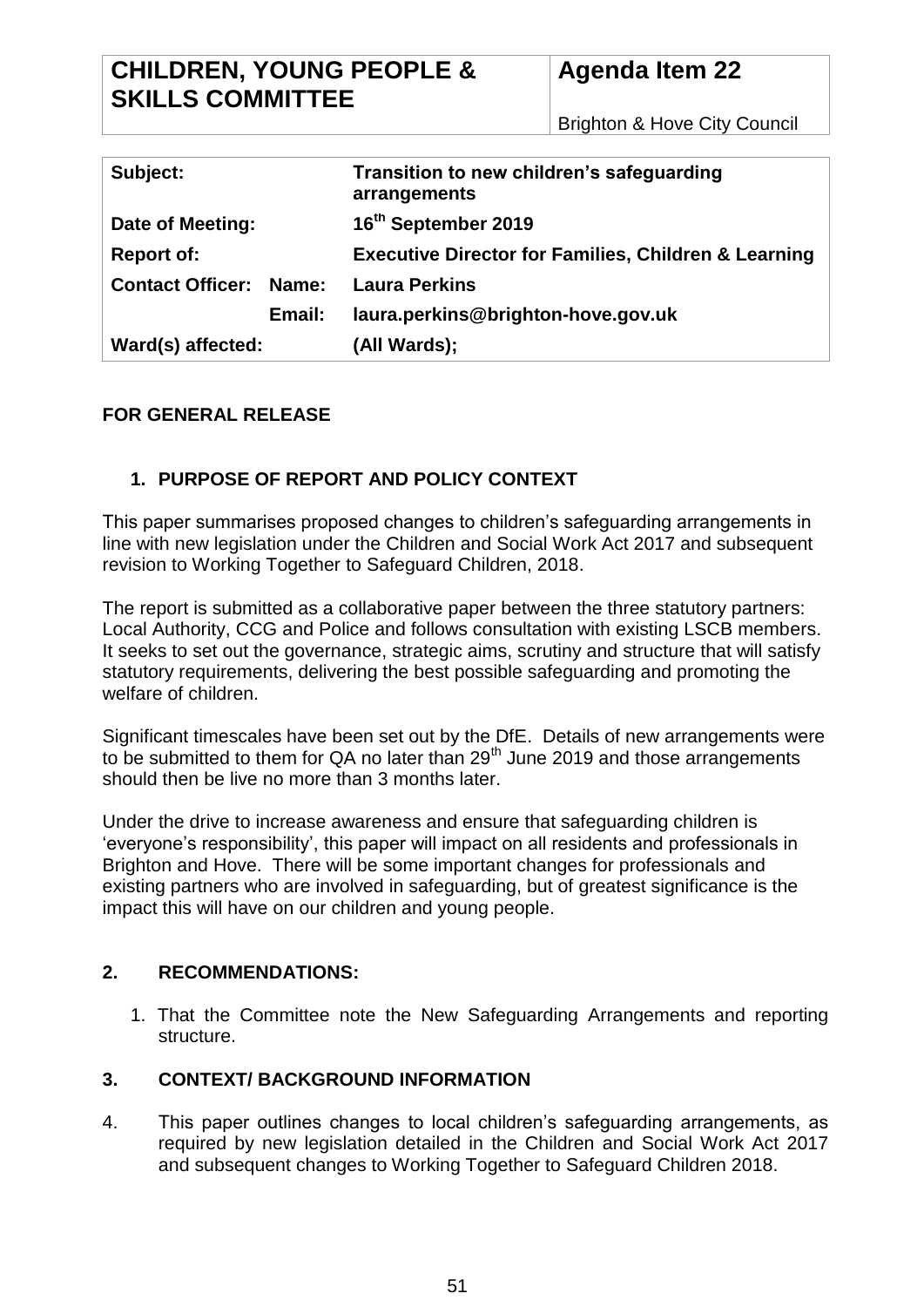- 5. Until the new legislation comes into effect on 29<sup>th</sup> September 2019 the safeguarding arrangements are undertaken by the LSCB which provides the strategic and operational direction of safeguarding and continuous monitoring of performance in Brighton & Hove using a board structure with an independent chair.
- 6. The new primary responsibility for safeguarding children is now placed with three named 'safeguarding partners', Local Authority, CCG and police. The LSCB will cease to exist but there is an expectation that local partners will continue to contribute to safeguarding and may be named as 'relevant agencies' (list of proposed agencies are contained within the report). The new arrangements must include a provision for independent scrutiny (this is not the role of the Health and Wellbeing Board to undertake).
- 7. The paper explains the new structure that will take over from the existing arrangements with a strategic steering group, led by the safeguarding partners overseeing delivery via an operational board and subject specific sub-groups. These groups will ensure strategy and policy are delivered in key areas.
- 8. The report sets out timescales for implementation and deals with the requirement for the new partnership to produce an annual report that will detail new arrangements and how effective the arrangements have been in practice.

### **Glossary of Terms**

BHSCP – Brighton and Hove Safeguarding Children Partnership CCG – Clinical Commissioning Group

- LSCB Local Safeguarding Children Board
- DfE Department for Education
- QA Quality Assure
- EDI Equality, Diversity and Inclusion

# **9. ANALYSIS & CONSIDERATION OF ANY ALTERNATIVE OPTIONS**

9.1 The new arrangements detailed in the attached document need to comply with legislation, a process is in place that will allow the DfE to check for compliance.

# **10. COMMUNITY ENGAGEMENT & CONSULTATION**

10.1 Not relevant.

### **6. CONCLUSION**

6.1 The Children and Young People Committee are asked to note the New Safeguarding Arrangements and reporting structure.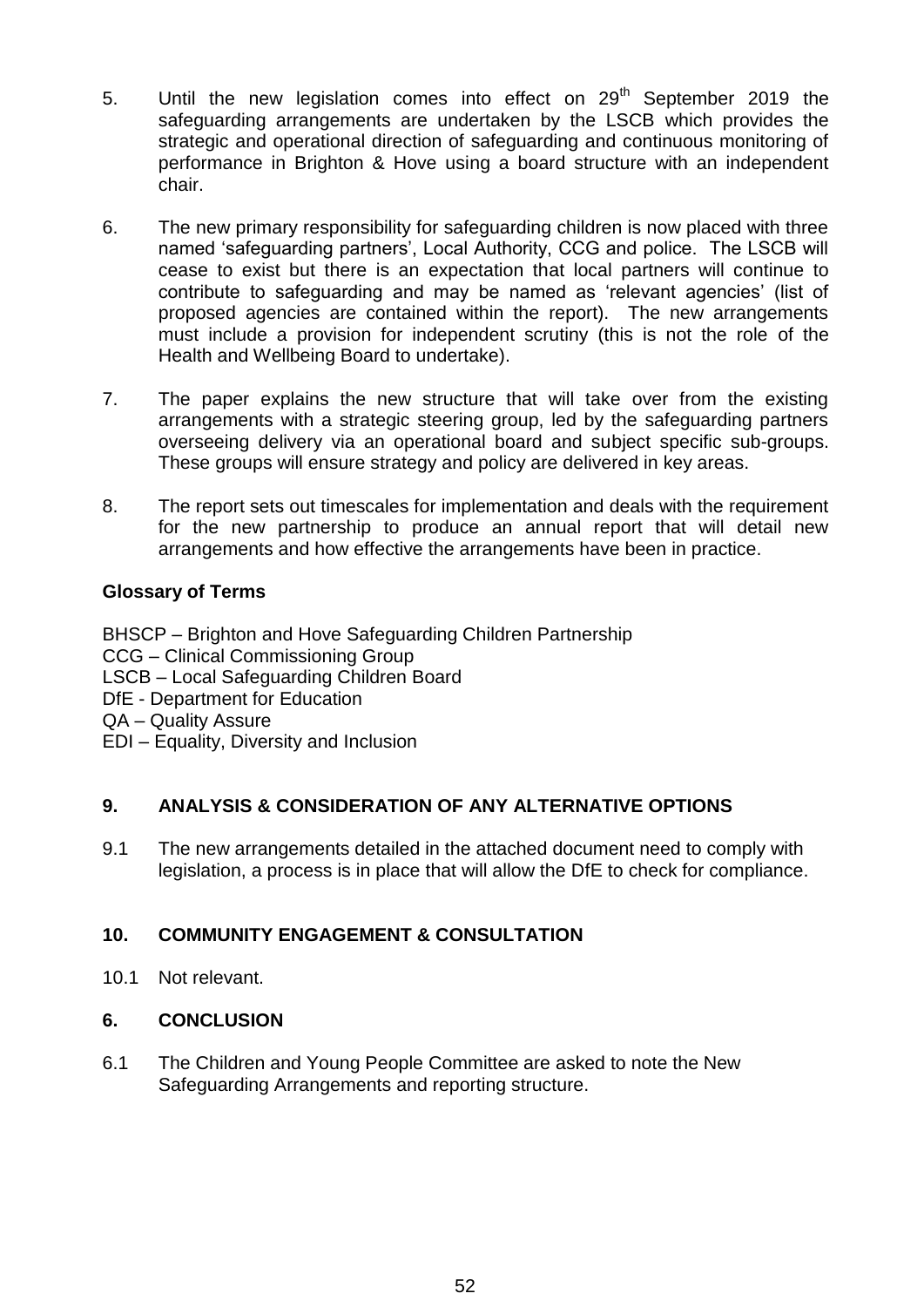#### **7. FINANCIAL & OTHER IMPLICATIONS:**

The structure of the Partnership described herein and further referenced within the enclosed is affordable and within budget and, as such, there are no significant financial implications attached to the proposals.

It should be noted however, that, as the partnership and associated budget is based on a joint funding arrangement (wherein B&HCC fund £223k and £82.5k is contributed by the 'external' partner agencies) any future reduction in budget will impact on service delivery.

Discussion is ongoing re the proposal that, in the event of an underspend, up to £40k per year may be carried forward by B & HCC on behalf of the Partnership as a contingency against potentially high-cost Child Safeguarding Practice Reviews. Any balance over £40k will be discussed with partners as this can either be repaid or, if all partners agree, added to the £40k

7.1 Financial contributions are detailed in the attached report.

*Finance Officer Consulted: Brian Mcgonigle Date: 30/07/19*

Legal Implications:

7.2 The new arrangements detailed in the attached document need to comply with legislation, a process is in place that will allow the DfE to check for compliance.

*Lawyer Consulted: Natasha Watson Date: 21/06/19*

Equalities Implications:

7.3 The new arrangements were amended to incorporate suggestions by the Equality, Diversity & Inclusion Team. The plans to engage with young people, wider communities and relevant agencies will help to gain a range of diverse perspectives through the scrutiny process and in setting aims and priorities. It will also help with raising awareness of safeguarding and how everyone can play a role in ensuring children and young people are safe.

*Equalities Manager consulted: Sarah Tighe-Ford Date: 12/06/19*

Sustainability Implications:

7.4 Sustainability: This is a joint paper that details changes across the current safeguarding partnership. There are no significant changes to commissioning anticipated at this time.

#### Any Other Significant Implications:

7.5 Health, social care, children's services and public health: Detailed in the paper